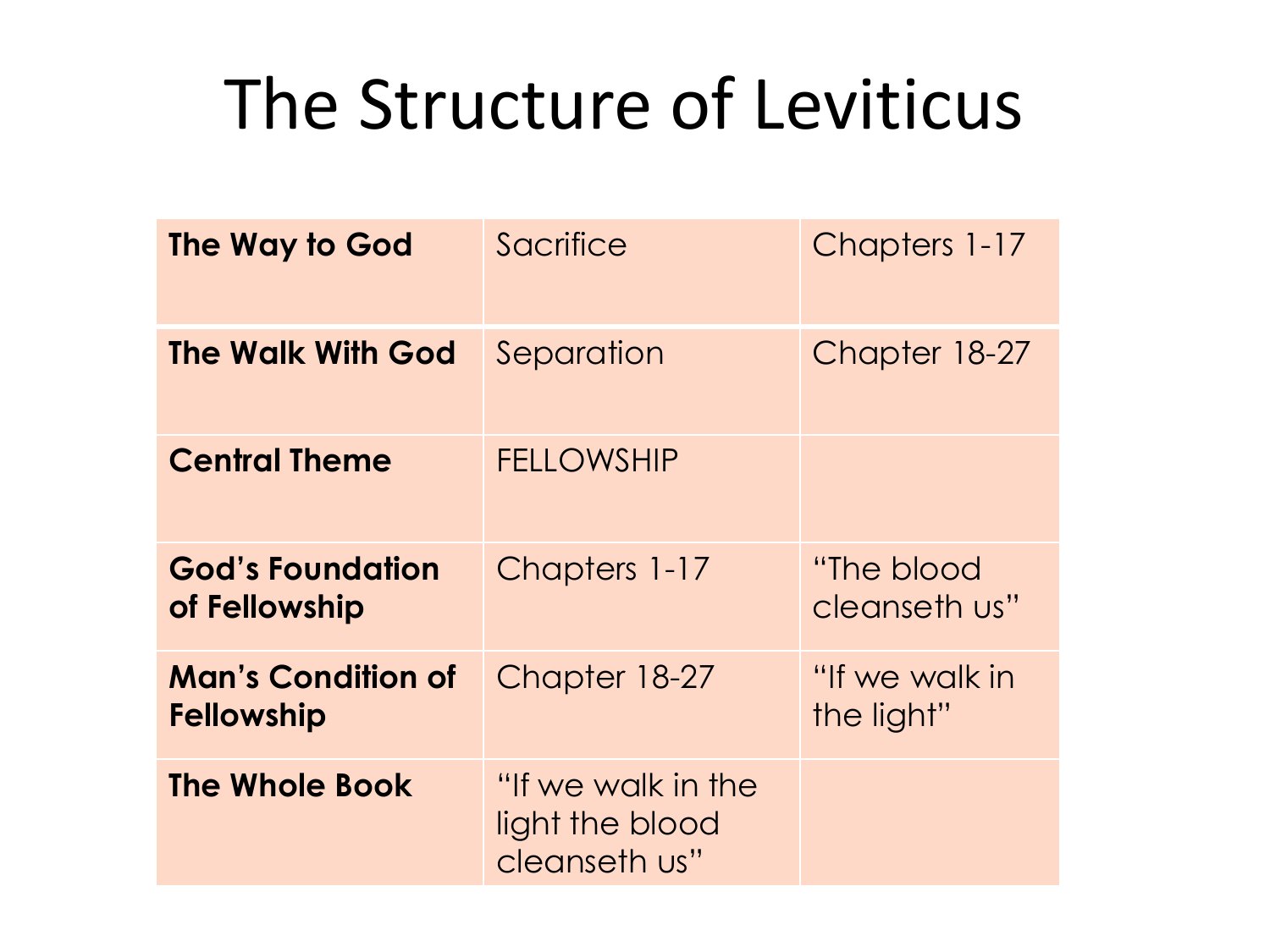## Leviticus: The Way To God-Sacrifice-Chapters 1-17

| <b>Offering</b>                                       | <b>Chapter</b> | <b>Meaning</b>                                                                                                                                                                                |
|-------------------------------------------------------|----------------|-----------------------------------------------------------------------------------------------------------------------------------------------------------------------------------------------|
| <b>Burnt Offering</b><br>Sweet(Voluntary)             | Ch.1           | Foreshadows Christ offering Himself<br>without spot to God and pictures Christ<br>on the cross. Heb 9:14                                                                                      |
| Meal Offering<br>Sweet(Voluntary)                     | Ch. 2          | Exhibits the manhood of Christ and the<br>life offered. Heb $2:17-18$                                                                                                                         |
| Peace Offering<br>Sweet(Voluntary)                    | Ch.3           | Restored communication with God<br>through Christ's offering. He is our<br>peace. Eph 2:14. Thank offering<br>$Lev 7:11-12$                                                                   |
| Sin Offering<br>Non-Sweet<br>(Compulsory)             | Ch.4           | Pictures Christ as sin bearer- made sin for<br><u>us.</u> II Cor 5:21                                                                                                                         |
| <b>Trespass Offering</b><br>Non-Sweet<br>(Compulsory) | Ch.5           | Speak of sins against others and the<br>injury sin does. Lev 5:16. Restitution<br>taught in the words "make amends"<br>Pictures Christ atoning for the damage<br>of sin. Il Cor 5:19; Eph 2:1 |